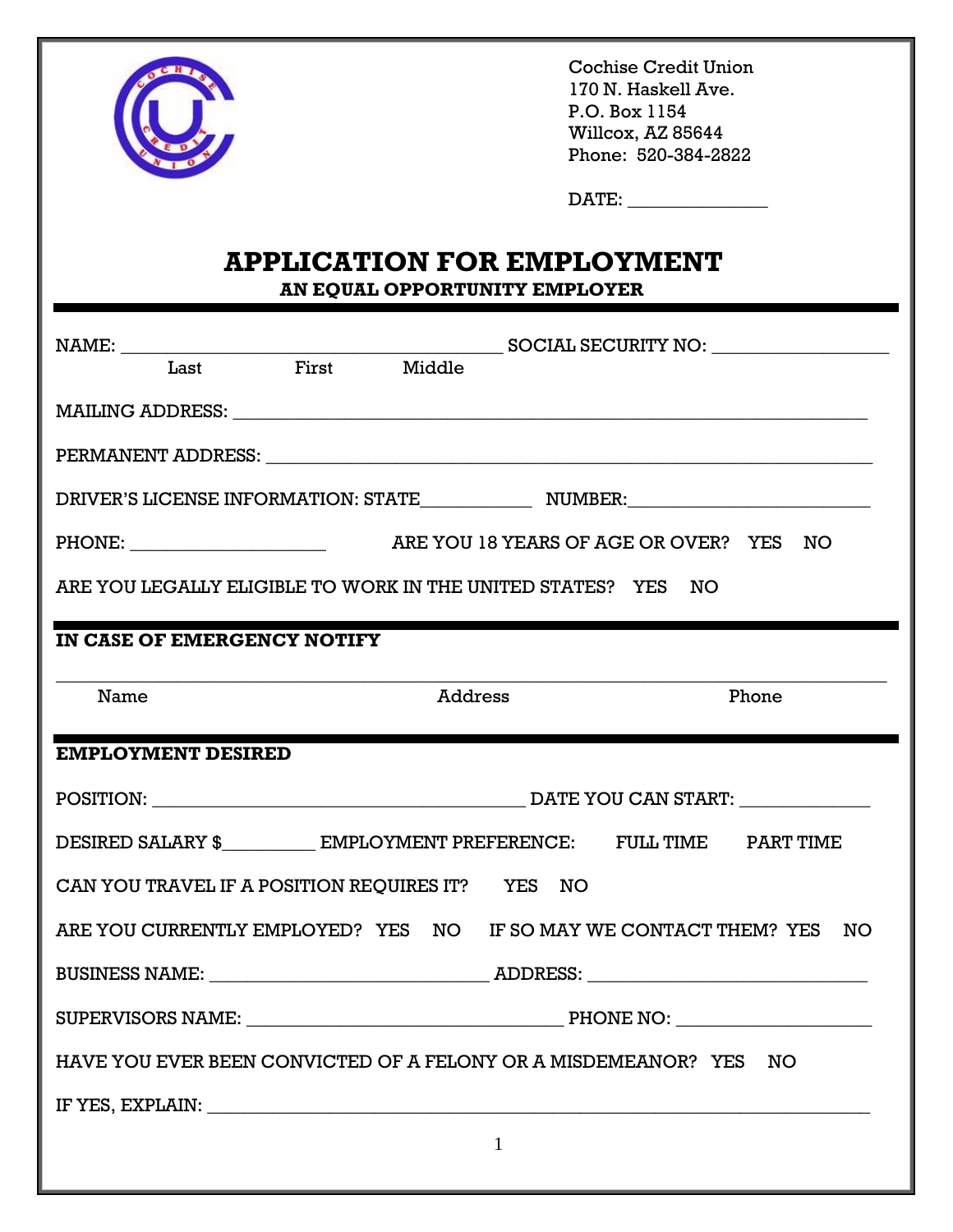|                                                                                                   | <b>EDUCATION/TRAINING HISTORY</b> |                |                                 |                                            |     |  |
|---------------------------------------------------------------------------------------------------|-----------------------------------|----------------|---------------------------------|--------------------------------------------|-----|--|
| <b>SCHOOL LEVEL</b>                                                                               | <b>NAME AND LOCATION</b>          |                | <b>DATES</b><br><b>ATTENDED</b> | <b>DIPLOMA OR FIELD</b><br><b>OF STUDY</b> |     |  |
| <b>HIGH SCHOOL</b>                                                                                |                                   |                |                                 |                                            |     |  |
| <b>COLLEGE</b>                                                                                    |                                   |                |                                 |                                            |     |  |
| <b>GRADUATE</b>                                                                                   |                                   |                |                                 |                                            |     |  |
| <b>OTHER</b>                                                                                      |                                   |                |                                 |                                            |     |  |
|                                                                                                   |                                   |                |                                 |                                            |     |  |
|                                                                                                   |                                   |                |                                 |                                            |     |  |
| <b>EMPLOYMENT HISTORY (Begin with current or most recent employer)</b>                            |                                   |                |                                 |                                            |     |  |
|                                                                                                   |                                   |                |                                 |                                            |     |  |
| <b>Company Name</b>                                                                               |                                   | <b>Address</b> |                                 | <b>Phone Number</b>                        |     |  |
|                                                                                                   |                                   |                |                                 |                                            | NO  |  |
| STARTING JOB TITLE: EXECUTION ENDING JOB TITLE:                                                   |                                   |                |                                 |                                            |     |  |
| START DATE: _____________ END DATE: ____________ START SALARY: _________ END SALARY: ____________ |                                   |                |                                 |                                            |     |  |
|                                                                                                   |                                   |                |                                 |                                            |     |  |
|                                                                                                   |                                   |                |                                 |                                            |     |  |
|                                                                                                   |                                   |                |                                 |                                            |     |  |
|                                                                                                   |                                   |                |                                 |                                            |     |  |
| <b>Company Name</b>                                                                               |                                   | <b>Address</b> |                                 | <b>Phone Number</b>                        |     |  |
|                                                                                                   |                                   |                |                                 |                                            | NO. |  |
| STARTING JOB TITLE: EXECUTION ENDING JOB TITLE: EXECUTION OF TITLE:                               |                                   |                |                                 |                                            |     |  |
| START DATE: ____________ END DATE: ____________ START SALARY: _________ END SALARY: ___________   |                                   |                |                                 |                                            |     |  |
|                                                                                                   |                                   |                |                                 |                                            |     |  |
|                                                                                                   |                                   |                |                                 |                                            |     |  |
|                                                                                                   |                                   | $\overline{2}$ |                                 |                                            |     |  |
|                                                                                                   |                                   |                |                                 |                                            |     |  |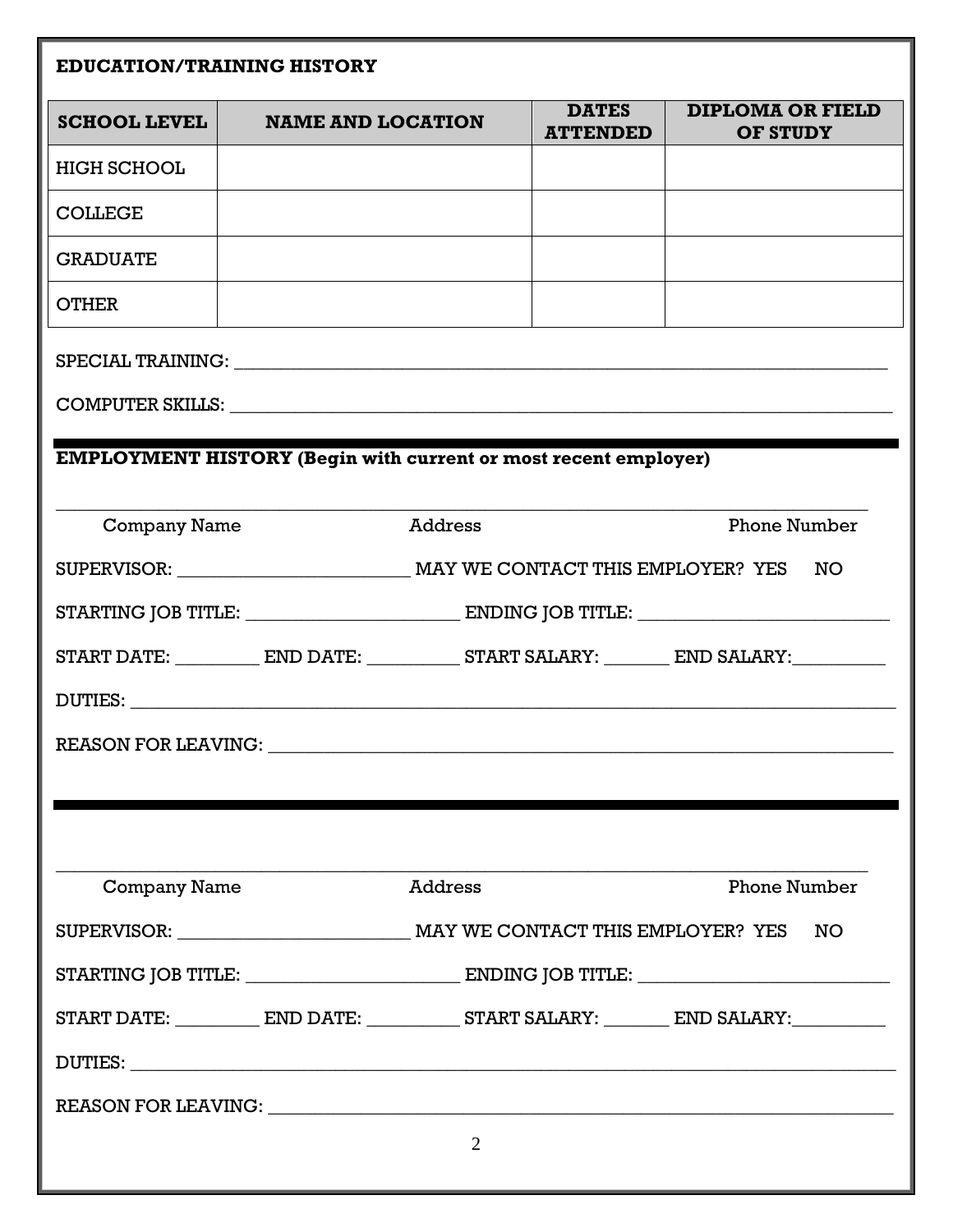| <b>EMPLOYMENT HISTORY (CONTINUED)</b>                   |                |                                                                                                   |                     |                                   |  |  |  |
|---------------------------------------------------------|----------------|---------------------------------------------------------------------------------------------------|---------------------|-----------------------------------|--|--|--|
|                                                         |                |                                                                                                   |                     |                                   |  |  |  |
| <b>Company Name</b>                                     | Address        |                                                                                                   | <b>Phone Number</b> |                                   |  |  |  |
|                                                         |                |                                                                                                   |                     |                                   |  |  |  |
|                                                         |                | STARTING JOB TITLE: EXECUTION ENDING JOB TITLE: EXECUTION OF TITLE:                               |                     |                                   |  |  |  |
|                                                         |                | START DATE: _____________ END DATE: ____________ START SALARY: _________ END SALARY: ____________ |                     |                                   |  |  |  |
|                                                         |                |                                                                                                   |                     |                                   |  |  |  |
|                                                         |                |                                                                                                   |                     |                                   |  |  |  |
|                                                         |                |                                                                                                   |                     |                                   |  |  |  |
|                                                         |                |                                                                                                   |                     |                                   |  |  |  |
|                                                         | <b>Address</b> |                                                                                                   |                     | <b>Phone Number</b>               |  |  |  |
| <b>Company Name</b>                                     |                |                                                                                                   |                     |                                   |  |  |  |
|                                                         |                |                                                                                                   |                     |                                   |  |  |  |
|                                                         |                | STARTING JOB TITLE: EXECUTION ENDING JOB TITLE:                                                   |                     |                                   |  |  |  |
|                                                         |                | START DATE: ____________ END DATE: ____________ START SALARY: _________ END SALARY: ___________   |                     |                                   |  |  |  |
|                                                         |                |                                                                                                   |                     |                                   |  |  |  |
| <b>REASON FOR LEAVING:</b>                              |                |                                                                                                   |                     |                                   |  |  |  |
|                                                         |                |                                                                                                   |                     |                                   |  |  |  |
|                                                         |                |                                                                                                   |                     |                                   |  |  |  |
| PERSONAL REFERENCES (Not relatives or former employers) |                |                                                                                                   |                     |                                   |  |  |  |
|                                                         |                |                                                                                                   |                     |                                   |  |  |  |
| <b>NAME</b>                                             |                | <b>ADDRESS AND PHONE NUMBER</b>                                                                   |                     | <b>YEARS</b><br><b>ACQUAINTED</b> |  |  |  |
|                                                         |                |                                                                                                   |                     |                                   |  |  |  |
|                                                         |                |                                                                                                   |                     |                                   |  |  |  |
|                                                         |                |                                                                                                   |                     |                                   |  |  |  |
|                                                         |                |                                                                                                   |                     |                                   |  |  |  |
|                                                         |                | 3                                                                                                 |                     |                                   |  |  |  |